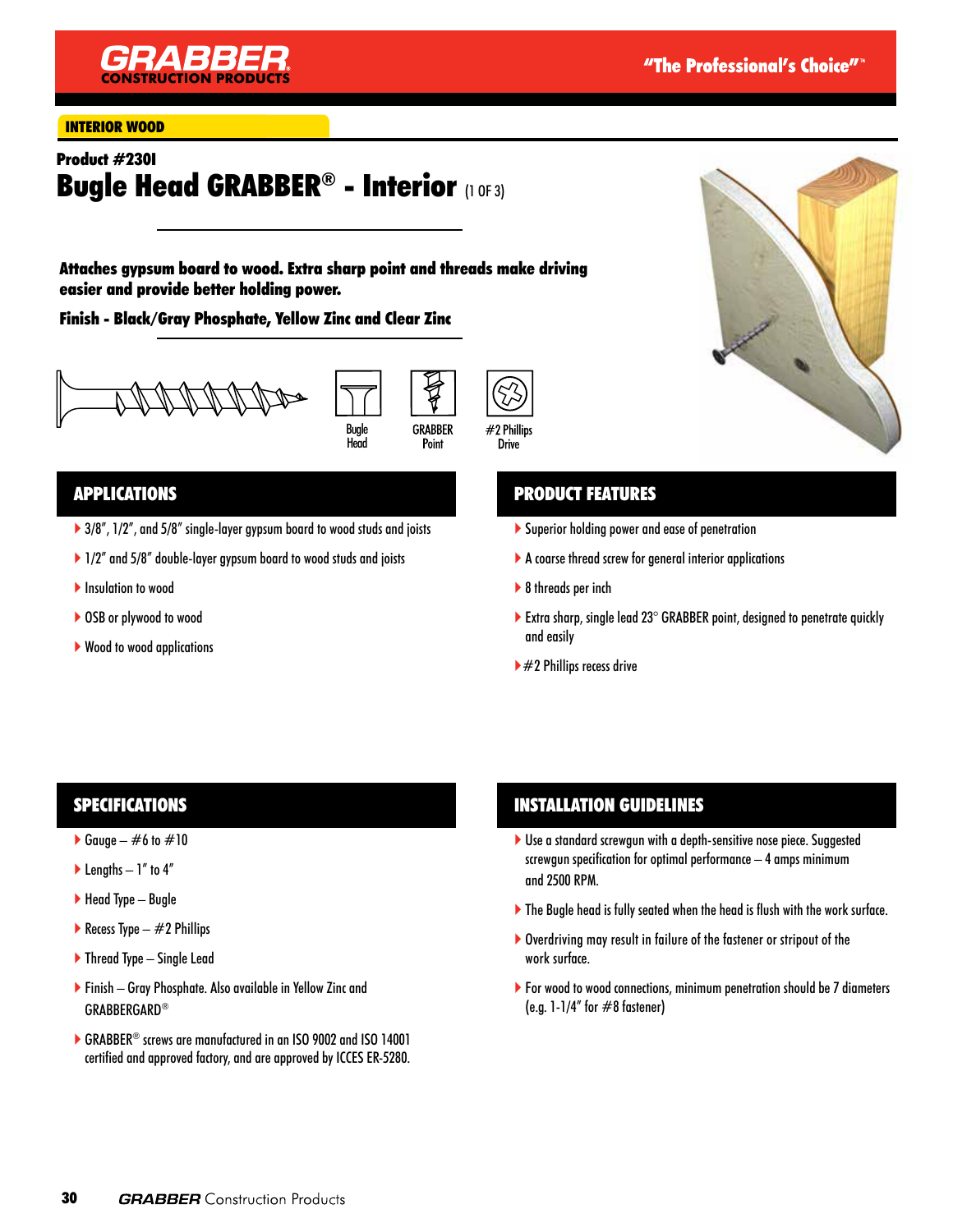### INTERIOR WOOD

#### Product #230I

# Bugle Head GRABBER® - Interior (2 OF 3)

| <b>PRODUCT SIZES AND ORDERING INFORMATION</b> |              |                      |                            |                          |  |  |
|-----------------------------------------------|--------------|----------------------|----------------------------|--------------------------|--|--|
| Catalog No.                                   | Gauge/Length | <b>Length Metric</b> | <b>Quantity Per Carton</b> | <b>Weight Per Carton</b> |  |  |
| 100YZ                                         | #6x1"        | $25$ mm              | <b>10M</b>                 | 30.00(lbs)               |  |  |
| 100Z                                          | #6x1"        | $25 \text{ mm}$      | 10 M                       | 29.00(lbs)               |  |  |
| 100                                           | #6x1"        | $25 \text{ mm}$      | 10M                        | 29.00(lbs)               |  |  |
| 300                                           | $#6x1-1/4"$  | $32 \text{ mm}$      | 8 M                        | 30.00(lbs)               |  |  |
| 300YZ                                         | #6x1-1/4"    | 32 mm                | 8 M                        | 33.00(lbs)               |  |  |
| 300Z                                          | #6x1-1/4"    | 32 mm                | 8 M                        | 33.00(lbs)               |  |  |
| 200Z                                          | #6x1-1/8"    | <b>28 mm</b>         | 10 <sub>M</sub>            | 32.00(lbs)               |  |  |
| 200                                           | #6x1-1/8"    | <b>28 mm</b>         | 10 M                       | 30.00(lbs)               |  |  |
| 400YZ                                         | #6x1-5/8"    | $41$ mm              | 5 M                        | 22.00(lbs)               |  |  |
| 400Z                                          | #6x1-5/8"    | 41 mm                | 5 M                        | 22.00(lbs)               |  |  |
| 400                                           | $#6x1-5/8"$  | 41 mm                | 5 M                        | 22.00(lbs)               |  |  |
| 500YZ                                         | #7x2"        | 51 mm                | 3.5M                       | 22.00(lbs)               |  |  |
| 500Z                                          | #7x2"        | 51 mm                | 3.5M                       | 21.00(lbs)               |  |  |
| 500                                           | #7x2"        | 51 mm                | 3.5M                       | 21.00(lbs)               |  |  |
| 600                                           | #7x2-1/4"    | 57 mm                | 3M                         | 20.00(lbs)               |  |  |
| 600Z                                          | #7x2-1/4"    | 57 mm                | 3 M                        | 20.00(lbs)               |  |  |
| 900                                           | #8x2-1/2"    | 63 mm                | 2.5M                       | 19.00(lbs)               |  |  |
| 900YZ                                         | $#8x2-1/2"$  | 63 mm                | 2.5M                       | 25.00(lbs)               |  |  |
| 900Z                                          | #8x2-1/2"    | 63 mm                | 2.5M                       | 25.00(lbs)               |  |  |
| 1100YZ                                        | #8x3''       | <b>76 mm</b>         | 2M                         | 22.00(lbs)               |  |  |
| 1100Z                                         | #8x3''       | 76 mm                | 2M                         | 22.00(lbs)               |  |  |
| 1100                                          | #8x3''       | <b>76 mm</b>         | 2M                         | 21.00(lbs)               |  |  |
| 1200                                          | #10x3-1/2"   | <b>89 mm</b>         | 1M                         | 17.00(lbs)               |  |  |
| 1300                                          | #10x4"       | $102$ mm             | 1M                         | 20.00(lbs)               |  |  |
| 1300Z                                         | #10x4"       | $102$ mm             | 1M                         | 20.00(lbs)               |  |  |

## STANDARD CORROSION TEST RESULTS

| <b>Finish</b>      | Test                      | Standard/Protocol |                  | <b>Results</b>     |
|--------------------|---------------------------|-------------------|------------------|--------------------|
| Black/Gray         | <b>Salt Spray Results</b> |                   | ASTM B117        | 24 hours,          |
| Phosphate          |                           |                   |                  | <b>No Red Rust</b> |
| <b>Yellow Zinc</b> | <b>Salt Spray Results</b> |                   | <b>ASTM B117</b> | 48 hours,          |
|                    |                           |                   |                  | <b>No Red Rust</b> |
| Clear Zinc         | <b>Salt Spray Results</b> |                   | <b>ASTM B117</b> | 24 hours,          |
|                    |                           |                   |                  | No Red Rust        |



\*1lb Box, 5lb Box and Collated screw packaging option available on selected items.

All GRABBER® screw products are manufactured in facilities that are ISO 9002 and ISO 14001 certified and approved. The fasteners comply with ASTM C1002, as referenced in ICCES report ER-5280 are approved for use in structures governed by the International Building Code 2006, 2009, 2012, International Residential Building Code 2006, 2009, and 2012.